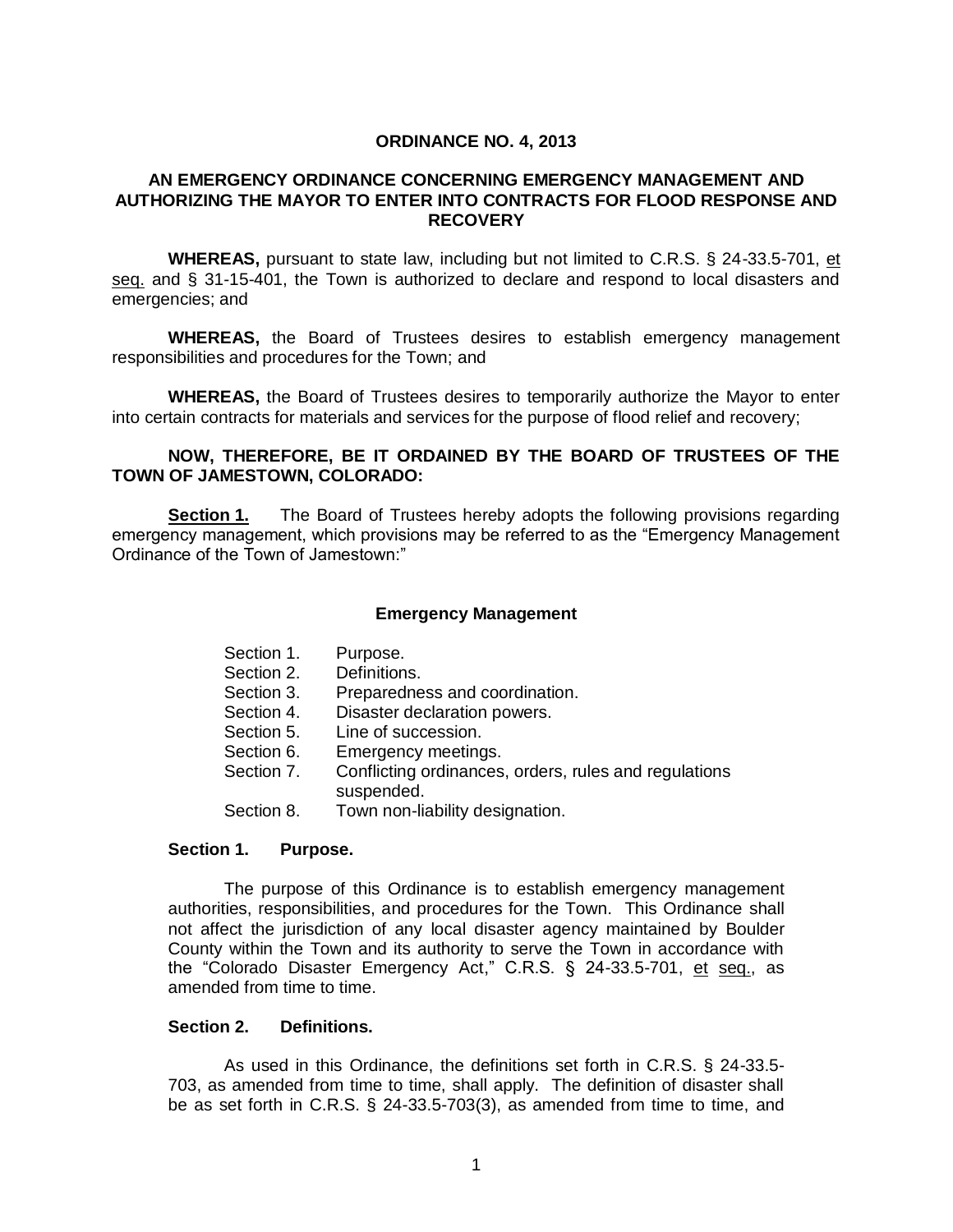shall include any other declared disaster that requires the aid and the assistance of local, state or federal agencies.

# **Section 3. Preparedness and coordination.**

The Mayor his or her designee shall be responsible for disaster preparedness and coordination of disaster response for the Town. The Mayor or his or her designee shall serve as a liaison officer to facilitate the cooperation and protection of the Town in the work of disaster prevention, preparedness, response, and recovery.

# **Section 4. Disaster declaration powers.**

A. The Mayor, as the principal executive officer for the Town, shall have the power to declare that a state of local disaster exists when he or she is of the opinion that a disaster or extraordinary emergency event has occurred or the threat of such event is imminent.

B. The declaration of local disaster shall be in writing and shall describe the nature of the disaster, the area threatened and the conditions which have brought it about, and the conditions, if any, that would remedy it. The Mayor shall cause the declaration to be filed with the Town Clerk and shall forward a copy to the Boulder County Clerk and Recorder and the State Division of Emergency Management. The Mayor or his or her designee shall be responsible for publication and dissemination of the information to the public.

C. The issuance of a declaration declaring a state of disaster or emergency shall automatically empower the Mayor to exercise any and all of the disaster and emergency powers permitted by state and local law.

D. The Mayor shall convene the Board of Trustees to exercise its legislative powers as the situation demands and shall receive reports and evaluate and enact policy and other incident support as required.

E. A state of local disaster shall remain in effect until the Board of Trustees or Mayor declares that the threat of danger has passed or that the local disaster or emergency conditions no longer exist. However, a state of local disaster shall not be continued or renewed for a period in excess of seven days unless the Board of Trustees approves a longer duration. The Board of Trustees may, by motion, terminate a state of local disaster or emergency at any time, and the Mayor or his or designee shall immediately issue a notice effecting the same. Any declaration continuing or terminating a state of local disaster or emergency shall be filed with the Town Clerk, and a copy shall be forwarded to the Boulder County Clerk and Recorder and the State Division of Emergency Management.

F. Subsequent to the declaration of a disaster, the Mayor may exercise any and all powers granted by applicable local or state law, including:

1. By written order suspend any Town ordinance or resolution that prescribes procedures for conduct of Town business if strict compliance would in any way prevent, hinder, or delay necessary action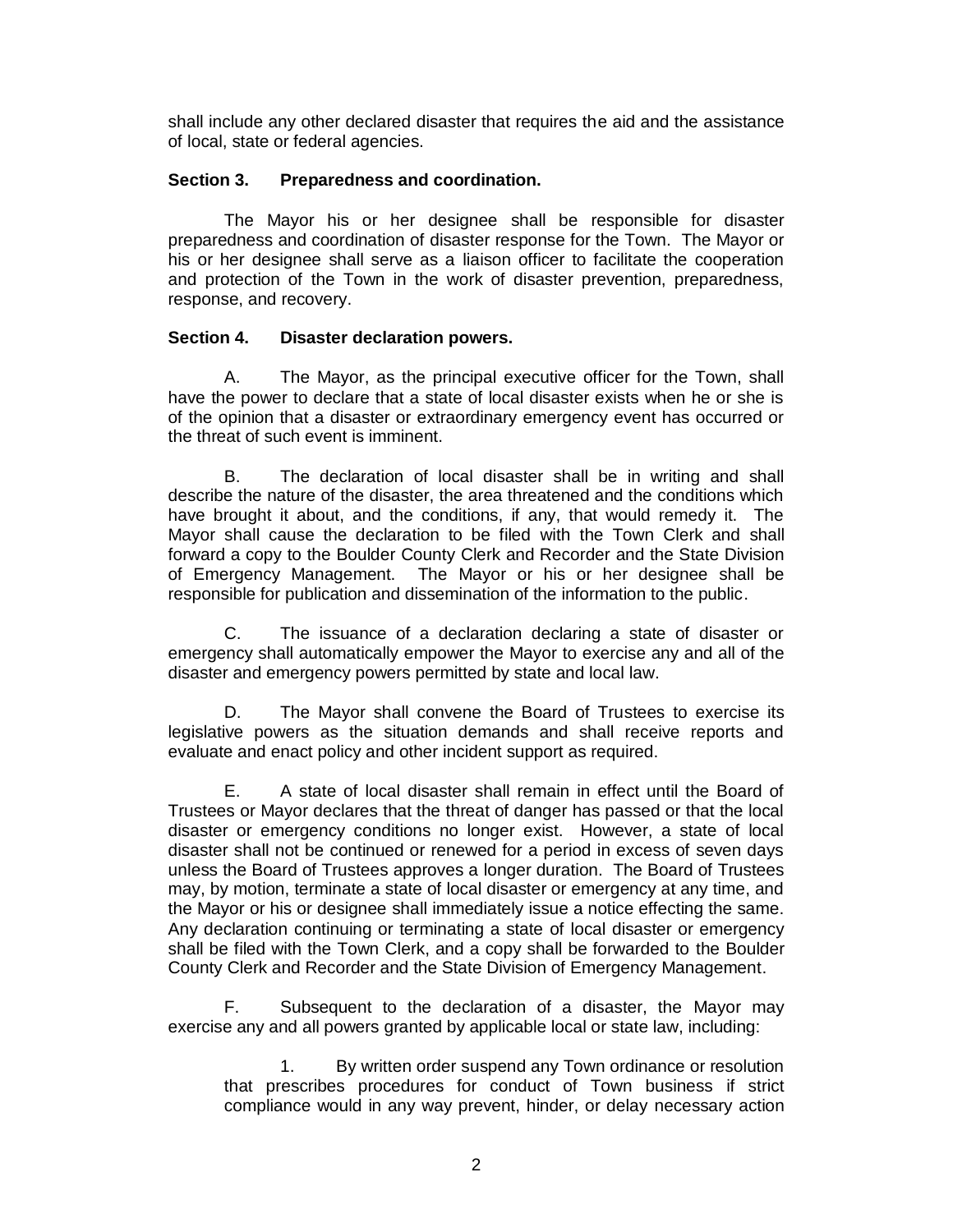in coping with the disaster or emergency, provided that such suspension of any ordinance or resolution is confirmed at the earliest practicable time by the Board of Trustees.

2. Make and issue written rules and regulations on matters reasonably related to the protection of life and property as affected by such disaster, provided such rules and regulations are confirmed at the earliest practicable time by the Board of Trustees.

3. Requisition necessary personnel, material, or supplies of any Town department, division, or agency.

4. Transfer the direction, personnel, or functions of Town departments for the purpose of performing or facilitating emergency services.

5. Subject to any applicable legal requirements to provide compensation for services or for taking or use of property and to the principles set forth in C.R.S. § 24-33.5-711 and Articles 1 to 7 of Title 38, C.R.S., all as amended from time to time, to commandeer or utilize any private property necessary to cope with the disaster or emergency.

6. Exercise all powers permitted by Town ordinances and resolutions and state law to require emergency services of any Town officer or employee and command the aid of as many people in the Town as he or she deems necessary in the execution of his or her duties. To the extent permitted by law, such persons may be entitled to the privileges, benefits and immunities provided by state law for civil defense workers.

## **Section 5. Line of succession.**

If the Mayor is unable to perform the duties or functions set forth in this Ordinance, the powers and duties conferred upon the Mayor shall be performed in descending order, as follows: by the Mayor Pro Tem, by the Board of Trustees member most senior in length of service, by the Board of Trustees member whose last name begins with a letter that is the closest to the beginning of the alphabet.

## **Section 6. Emergency meetings.**

A. Upon the declaration of a disaster by the Mayor, an emergency meeting of the Board of Trustees may be called in order to protect the public health, safety, or welfare of the residents of the Town.

B. The requirement for twenty-four hours' posting of notice of the meeting as required by C.R.S. § 24-6-402(2)(c) may be waived by majority vote of a quorum present at such emergency meeting as the first item of business.

C. At such emergency meeting, any action within the police power of the Board of Trustees necessary for the immediate protection of the public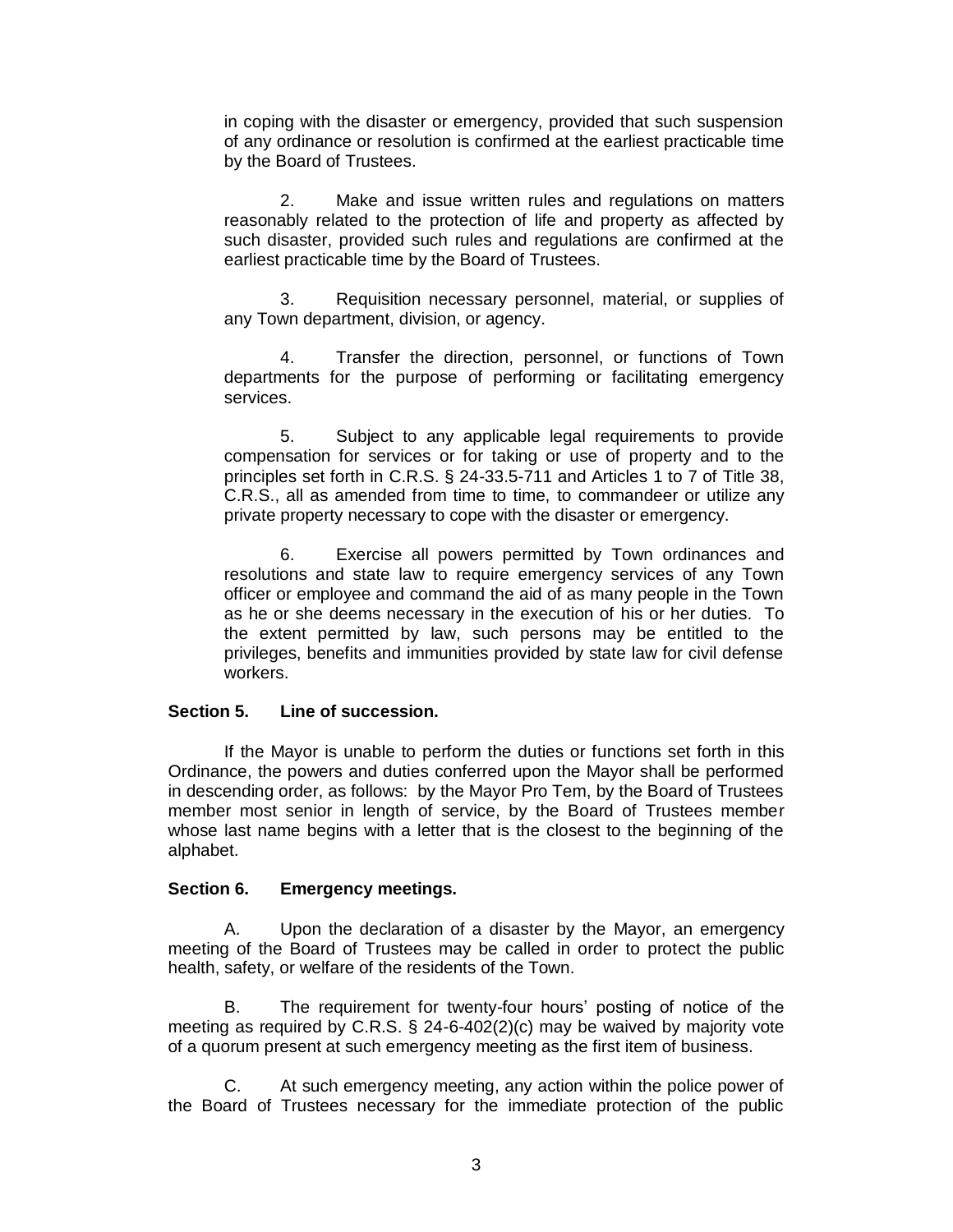health, safety, or welfare may be taken, provided that any action taken at an emergency meeting shall be effective only until the next regular or special meeting of the Board of Trustees. At such regular or special meeting the emergency issue shall be included in the notice posted pursuant to C.R.S. § 24- 6-402(2)(c). At such subsequent meeting the Board of Trustees may ratify any emergency action taken. If any emergency action taken is not ratified, it shall be deemed to be rescinded.

# **Section 7. Conflicting ordinances, orders, rules and regulations suspended.**

Any ordinances, resolutions, orders, rules and regulations promulgated during proclaimed state of emergency shall take precedence over existing ordinances, resolutions, rules and regulations if a conflict arises.

# **Section 8. Town non-liability designation.**

To the extent permitted by law and except in the case of willful and wanton misconduct, neither the Town nor any of its agencies, agents, employees, or representatives, while engaging in any disaster response activities, while complying with or attempting to comply with the provisions of this Ordinance, or with any rules or regulations promulgated pursuant to the provisions of this Ordinance, shall be liable for the death or injury to persons or damage to property as a result of such activities. The provisions of this Ordinance shall not affect the right of any person to receive benefits which would otherwise be available under the worker's compensation law, or under any pension law, nor the right of such person to receive any benefit or compensation under any act of Congress or the General Assembly of the State.

**Section 2.** Upon the effective date of this ordinance, and until April 30, 2014, notwithstanding any Town ordinance, resolution, rule, regulation or policy to the contrary, the Mayor shall have the authority on behalf of the Town to enter into contracts for the purchase of materials and services of up to \$25,000 for the purpose of flood response, recovery and rebuilding relating to Town services (whether provided directly or through intergovernmental agreement) and Town-owned buildings, properties, streets, utilities and infrastructure if funds for said purchases are available and appropriated. Nothing herein shall authorize the Mayor to sell or convey any Town-owned property; provided however, the Mayor may enter into temporary license agreements for the use of Town-owned property for flood response, recovery and rebuilding purposes. Nothing herein shall authorize the Mayor to borrow money or incur indebtedness on behalf of the Town or to expend or contract to expend any money, incur any liability, or enter into any contract which, by its terms, involves the expenditures of money in excess of the amounts appropriated. Any contract authorized pursuant to Section 2 of this Ordinance shall be signed by the Mayor and attested by the Town Clerk. The Board of Trustees, by subsequent ordinance, may shorten, extend, or amend the contracting authority granted to the Mayor pursuant to this Section 2.

**Section 3.** If any article, section, paragraph, sentence, clause, or phrase of this Ordinance is held to be unconstitutional or invalid for any reason, such decision shall not affect the validity or constitutionality of the remaining portions of this ordinance. The Board of Trustees hereby declares it would have passed this ordinance and each part or parts hereof irrespective of the fact that any one part or parts be declared unconstitutional or invalid.